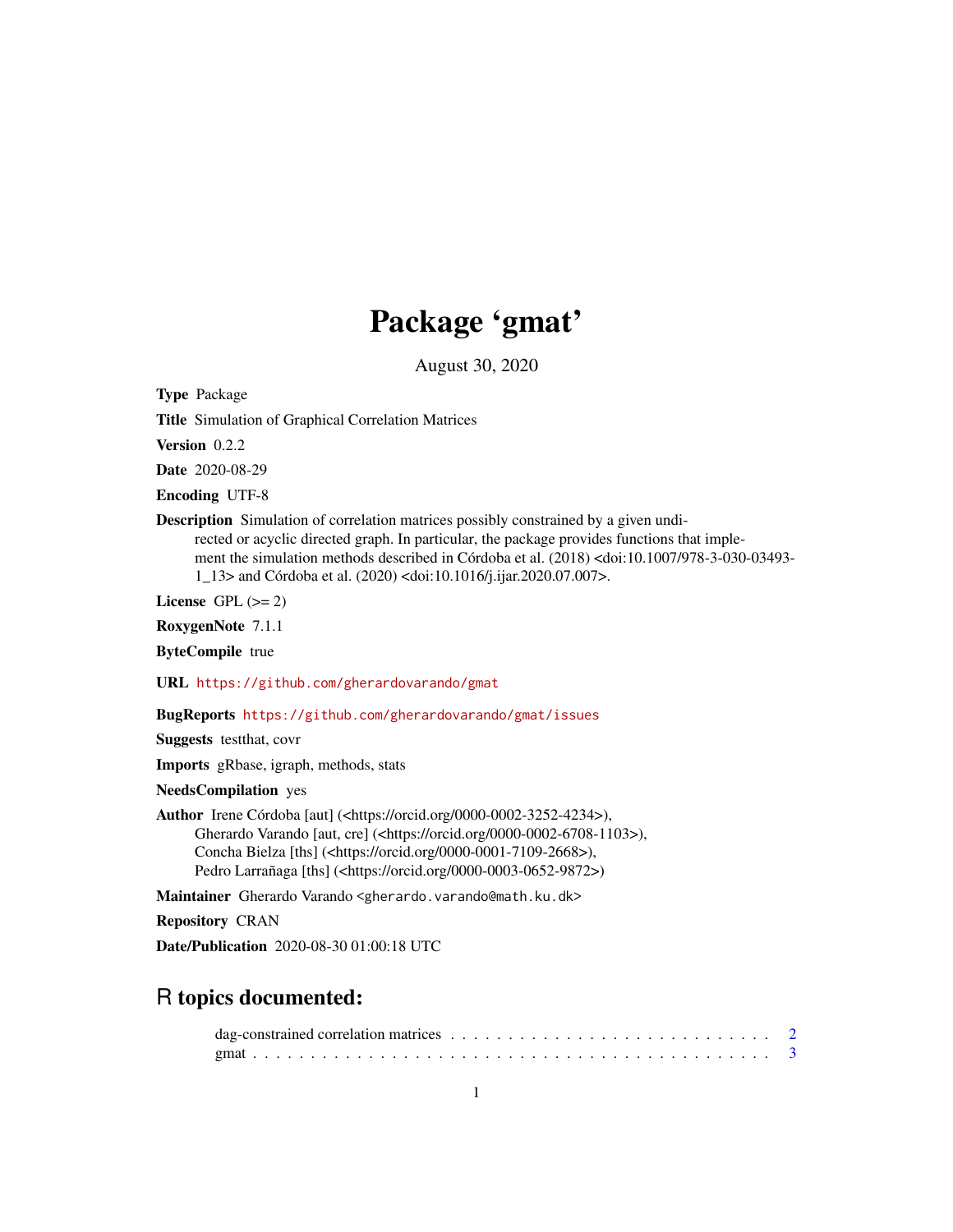<span id="page-1-0"></span>

| Index |  |
|-------|--|
|       |  |
|       |  |
|       |  |
|       |  |
|       |  |
|       |  |
|       |  |

dag-constrained correlation matrices

*Simulation of correlation matrices*

#### <span id="page-1-1"></span>Description

Sample correlation matrices, possibly with a zero pattern in its Cholesky decomposition constrained by an acyclic digraph.

#### Usage

chol\_mh(N = 1, p = 3, d = 1, dag = NULL, ...)

 $chol\_iid(N = 1, p = 3, d = 1, dag = NULL)$ 

#### Arguments

| N         | Number of samples.                                                                                                                                                                        |
|-----------|-------------------------------------------------------------------------------------------------------------------------------------------------------------------------------------------|
| р         | Matrix dimension. Ignored if dag is provided.                                                                                                                                             |
| d         | Number in $[0,1]$ , the proportion of non-zero entries in the Cholesky factor of the<br>sampled matrices. Ignored if dag is provided.                                                     |
| dag       | An igraph acyclic digraph specifying the zero pattern in the upper Cholesky<br>factor of the sampled matrices. Nodes must be in ancestral order, with the first<br>one having no parents. |
| $\ddotsc$ | Additional parameters for $mh_u()$ .                                                                                                                                                      |

#### Details

Function [chol\\_mh\(\)](#page-1-1) uses the method described in Córdoba et al. (2018) and implemented in [mh\\_u\(\)](#page-3-1), based on a Metropolis-Hastings algorithm over the upper Cholesky factorization.

The entries in the upper Cholesky factor are sampled i.i.d. by function [chol\\_iid\(\)](#page-1-1), following Kalisch and Buhlmann (2007).

### Value

A three-dimensional array of length p x p x N.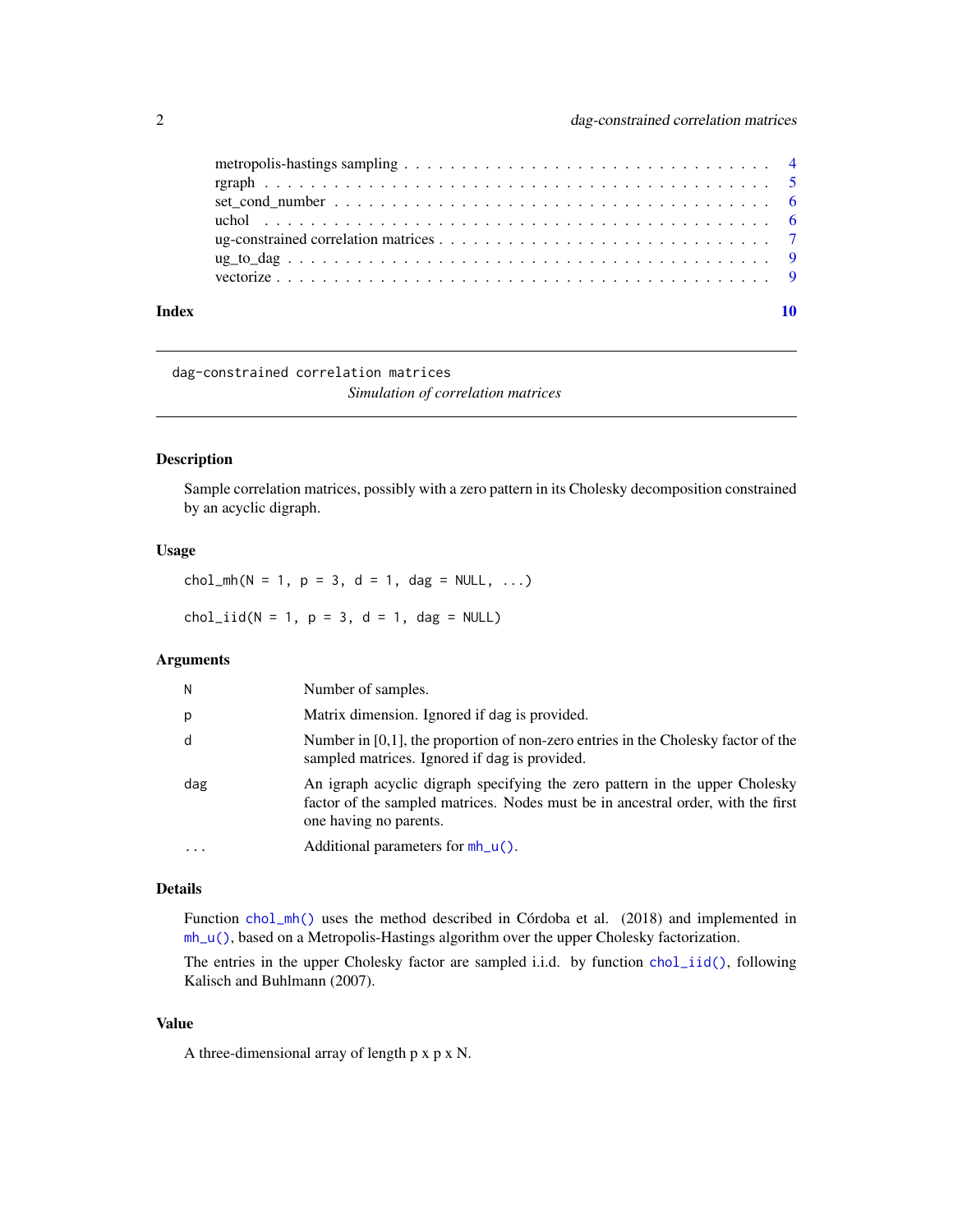<span id="page-2-0"></span>gmat  $\sim$  3

#### References

Córdoba I., Varando G., Bielza C., Larrañaga P. A fast Metropolis-Hastings method for generating random correlation matrices. *Lecture Notes in Computer Science* (IDEAL 2018), vol 11314, pp. 117-124, 2018.

Kalisch, M., Buhlmann, P. Estimating high-dimensional directed acyclic graphs with the PC-algorithm, *Journal of Machine Learning Research*, 8:613-636, 2007.

#### Examples

```
## Cholesky sampling via Metropolis-Hastings
# Generate a full matrix (default behaviour)
chol_mh()
# Generate a matrix with a percentage of zeros
chol_mh(d = 0.5)# Generate a random acyclic digraph structure
dag \leq rgraph(p = 3, d = 0.5, dag = TRUE)
igraph::print.igraph(dag)
# Generate a matrix complying with the predefined zero pattern
chol_mh(dag = dag)## Cholesky sampling via i.i.d. Cholesky factor
# Generate a full matrix (default behaviour)
chol_iid()
# Generate a matrix with a percentage of zeros
chol\_iid(d = 0.5)# Generate a matrix complying with the predefined zero pattern
igraph::print.igraph(dag)
chol_iid(dag = dag)
```

| gmat | gmat |
|------|------|
|      |      |

#### Description

Simulation of graphical correlation matrices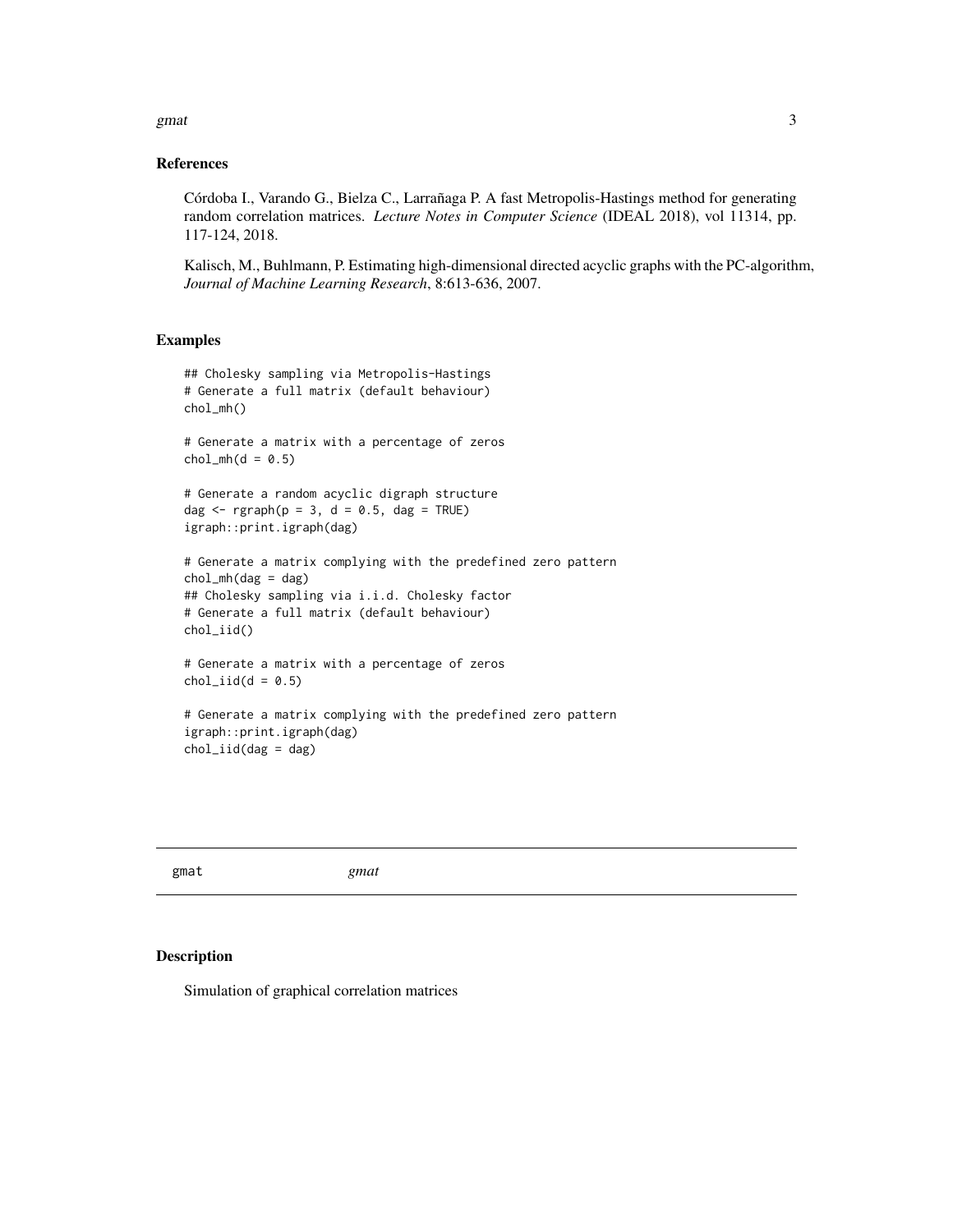```
metropolis-hastings sampling
```
*Upper Cholesky factor sampling using Metropolis-Hastings*

#### <span id="page-3-1"></span>Description

Metropolis-Hasting algorithms to sample the upper Cholesky factor, using positive hemispheres of different dimensions. A zero pattern may be specified using an acyclic digraph.

#### Usage

 $mh_u(N = 1, p = 3, dag = NULL, ...)$ 

 $mh_sphere(N = 1, k, i = 1, h = 100,eps = 0.01)$ 

#### **Arguments**

| N            | Number of samples.                                                                                                                                                                        |
|--------------|-------------------------------------------------------------------------------------------------------------------------------------------------------------------------------------------|
| p            | Dimension of the upper Cholesky factor.                                                                                                                                                   |
| dag          | An igraph acyclic digraph specifying the zero pattern in the upper Cholesky<br>factor of the sampled matrices. Nodes must be in ancestral order, with the first<br>one having no parents. |
| $\cdots$     | Additional parameters for mh_sphere().                                                                                                                                                    |
| k            | Dimension of the hemisphere from which the sample is taken.                                                                                                                               |
| $\mathbf{i}$ | Integer, power of the first coordinate in the density.                                                                                                                                    |
| h            | Heating phase size.                                                                                                                                                                       |
| eps          | Perturbation variance.                                                                                                                                                                    |

#### Details

Function  $mh_u()$  returns a sample of N upper Cholesky factors whose rows have been generated using [mh\\_sphere\(\)](#page-3-1). The dimensions of the hemispheres used to sample vary depending both on the row number of the Cholesky factor, and whether there is a zero pattern specified by dag.

The details of the algorithm implemented by [mh\\_sphere\(\)](#page-3-1) can be found in the paper Córdoba et al. (2018), including a discussion on theoretical convergence and numerical experiments for choosing its hyper parameters h and eps.

#### Author(s)

Gherardo Varando <gherardo.varando@math.ku.dk>

#### References

Córdoba I., Varando G., Bielza C., Larrañaga P. A fast Metropolis-Hastings method for generating random correlation matrices. *Lecture Notes in Computer Science* (IDEAL 2018), vol 11314, pp. 117-124, 2018.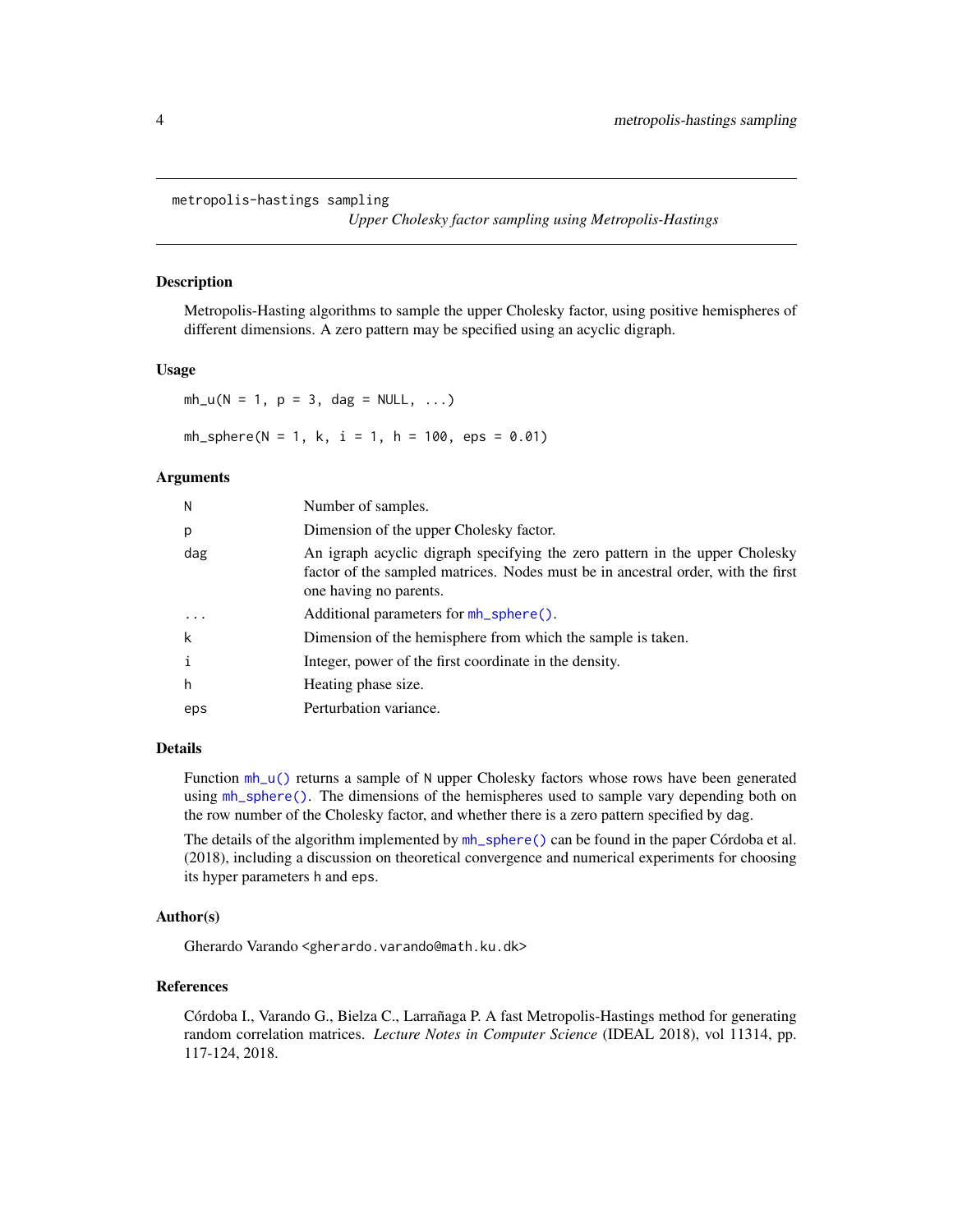#### <span id="page-4-0"></span>rgraph 55 and 55 and 55 and 55 and 55 and 55 and 55 and 55 and 55 and 55 and 55 and 55 and 55 and 55 and 55 and 55 and 55 and 55 and 55 and 55 and 55 and 55 and 55 and 55 and 55 and 55 and 55 and 55 and 55 and 55 and 55 an

#### Examples

```
## Upper Cholesky factor sampling
# Generate a random acyclic digraph
dag \leq rgraph(p = 3, d = 0.5, dag = TRUE)
igraph::print.igraph(dag)
# Generate an upper Cholesky factor complying with such zero pattern
mh_u(dag = dag)# We may also generate it with no zero pattern (full upper triangular)
mh_u()## Hemisphere sampling
# 3D hemisphere from a density proportional to the square of the first coordinate
mh_sphere(N = 4, k = 3, i = 2)
```

| aph |
|-----|
|-----|

Random generation of acyclic digraphs and undirected graphs

#### Description

Wrapper of functionality from package igraph for random generation of graphs.

#### Usage

 $rgraph(p, d, dag = FALSE, ordered = TRUE)$ 

#### Arguments

| p       | Number of vertices of the sampled graph.                                                                  |
|---------|-----------------------------------------------------------------------------------------------------------|
| d       | Proportion of edges in the generated graph.                                                               |
| dag     | Whether the generated graph should be acyclic directed.                                                   |
| ordered | When generating an acyclic directed graph, whether the nodes should follow the<br>ancestral order 1, , p. |

#### Details

When dag = FALSE, the graph is sampled from an Erdos-Renyi model. In the case where dag = TRUE, the upper triangle of the adjacency matrix of an Erdos-Renyi model is taken as the adjacency matrix for the acyclic digraph. This preserves the proportion of edges d.

#### Value

The generated graph.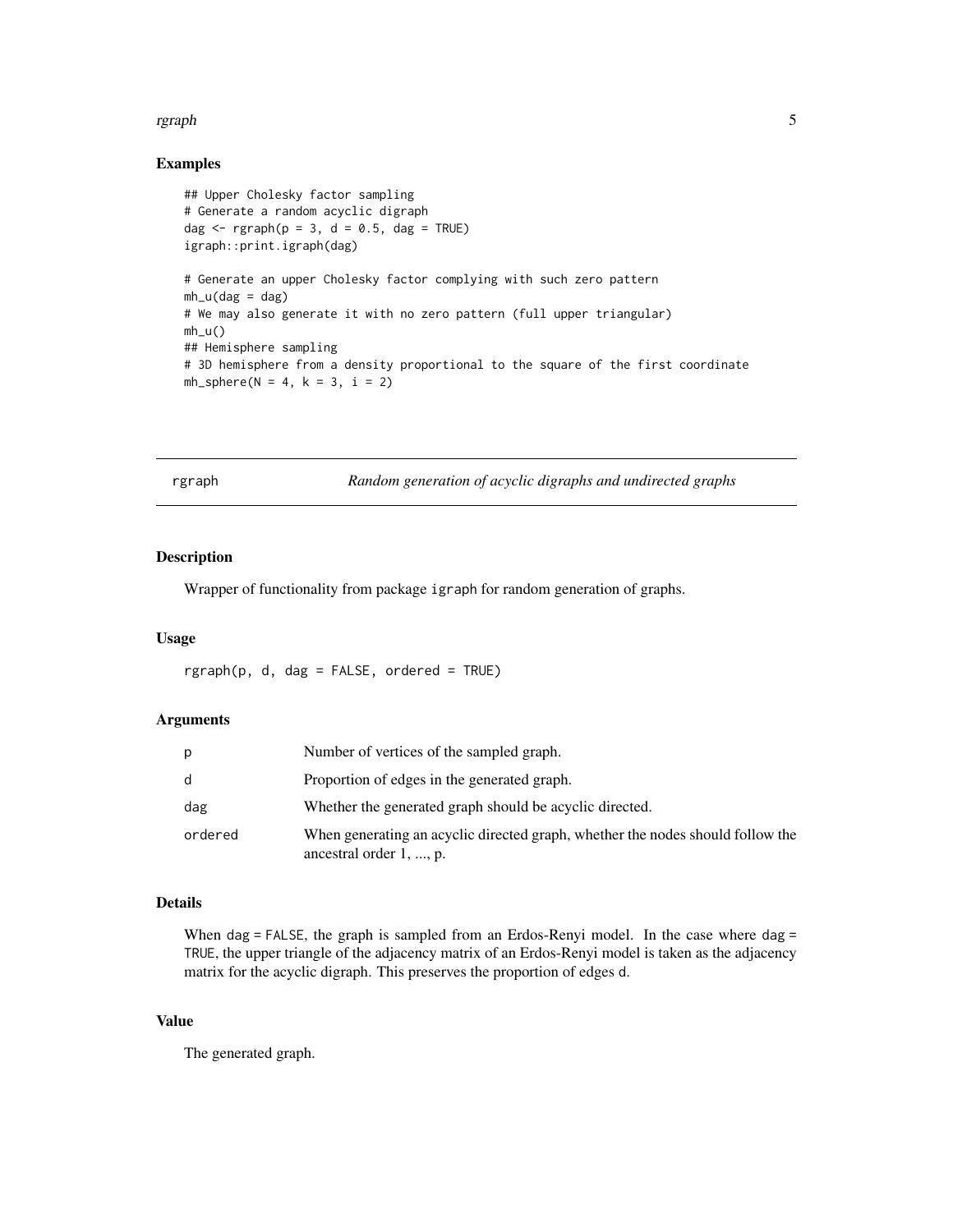#### <span id="page-5-0"></span>Examples

## Random undirected graph with 3 nodes and 50% density of edges  $rgraph(p = 3, d = 0.5)$ 

```
## Random directed acyclic graphs
# Following the natural ancestral order 1, ..., p
dag \leq rgraph(p = 6, d = 0.5, dag = TRUE)
igraph::topo_sort(dag)
```

```
# Following a random ancestral order
dag \leq rgraph(p = 6, d = 0.5, dag = TRUE, ordered = FALSE)
igraph::topo_sort(dag)
```
set\_cond\_number *Set the condition number of the matrices in a sample of covariance/correlation matrices*

#### Description

Set the condition number of the matrices in a sample of covariance/correlation matrices

#### Usage

set\_cond\_number(sample, k)

#### Arguments

| sample | Array, the $p \times p \times N$ matrix sample. |
|--------|-------------------------------------------------|
| k      | Condition number to be set.                     |

#### Value

A p x p x N array containing the matrices with the fixed condition number.

| uchol | Get the upper factor of the upper Cholesky decomposition of a sym- |
|-------|--------------------------------------------------------------------|
|       | metric positive definite matrix.                                   |

#### Description

Get the upper factor of the upper Cholesky decomposition of a symmetric positive definite matrix.

#### Usage

uchol(m)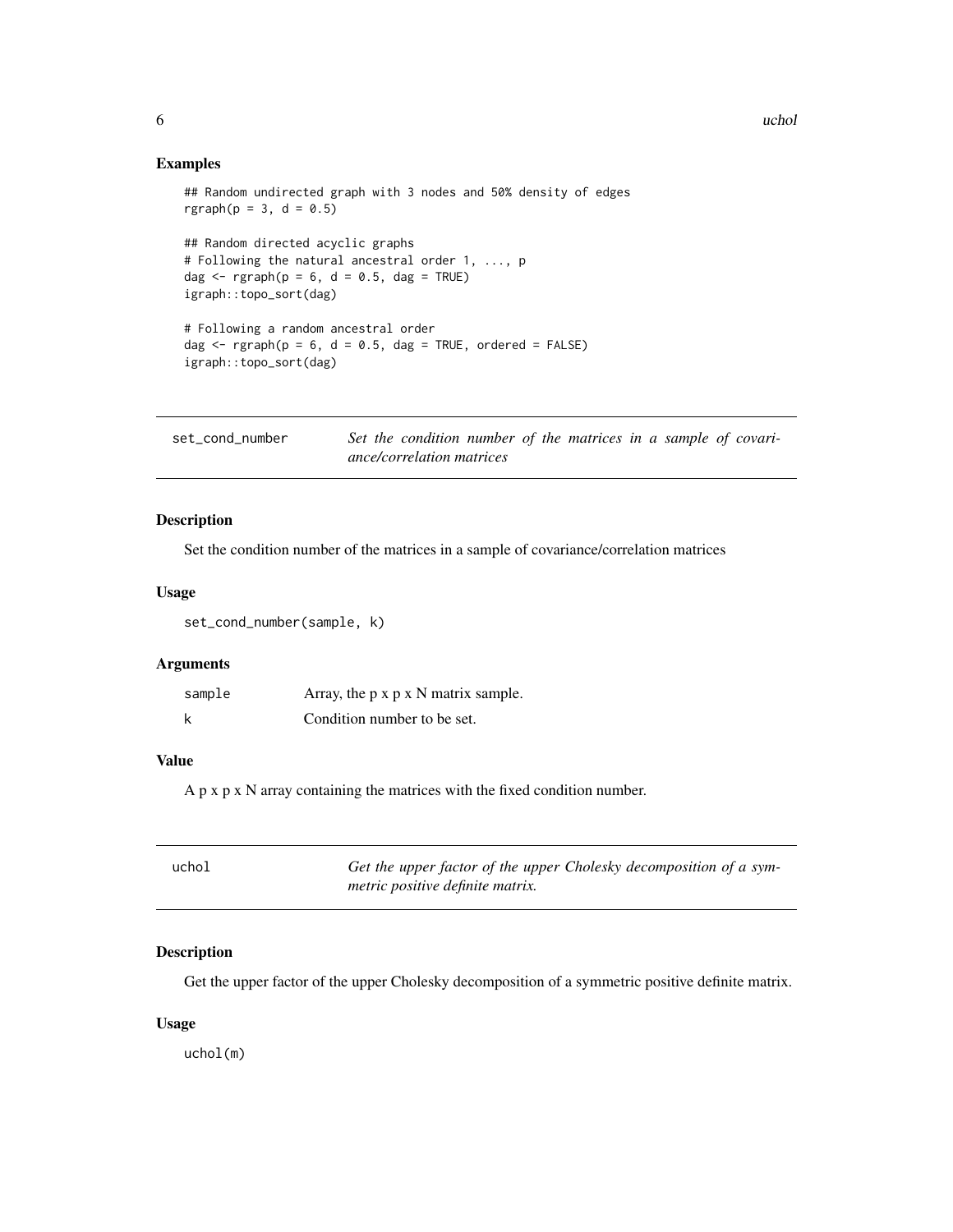#### <span id="page-6-0"></span>Arguments

m Matrix to factorize.

#### Details

The upper factor U such that  $m = U$  %\*%  $t(U)$ . U is equal to the transpose with respect to the antidiagonal of the standard Cholesky factor L in m\_rev = L %\*% t(L), where m\_rev is the matrix resulting from reverting the order of rows and columns in m (see Córdoba et al., 2019, Section 2.2 for more details). The function uses the base chol method.

#### Value

A p\*p upper triangular matrix.

#### References

Córdoba I., Varando G., Bielza C., Larrañaga P., Generating random Gaussian graphical models, *arXiv*:1909.01062, 2019.

ug-constrained correlation matrices

*Simulation of correlation matrices.*

#### <span id="page-6-1"></span>Description

Sample correlation matrices, possibly with a zero pattern constrained by an undirected graph.

#### Usage

 $port(N = 1, p = 3, d = 1, ug = NULL, rfun = stats::rnorm, ...)$ 

 $port\_chol(N = 1, p = 3, d = 1, ug = NULL, ...)$ 

diagdom(N = 1, p = 3, d = 1, ug = NULL, rfun = stats::rnorm, ...)

#### Arguments

| N                 | Number of samples.                                                                                                             |
|-------------------|--------------------------------------------------------------------------------------------------------------------------------|
| p                 | Matrix dimension. Ignored if ug is provided.                                                                                   |
| d                 | Number in $[0,1]$ , the proportion of non-zero entries in the sampled matrices.<br>Ignored if ug is provided.                  |
| ug                | An igraph undirected graph specifying the zero pattern in the sampled matrices.                                                |
| rfun              | Function that generates the random entries in the initial factors, except for port_chol()<br>which uses $mh_u()$ to obtain it. |
| $\cdot\cdot\cdot$ | Additional parameters to be passed to rfun or to $mh_u()$ .                                                                    |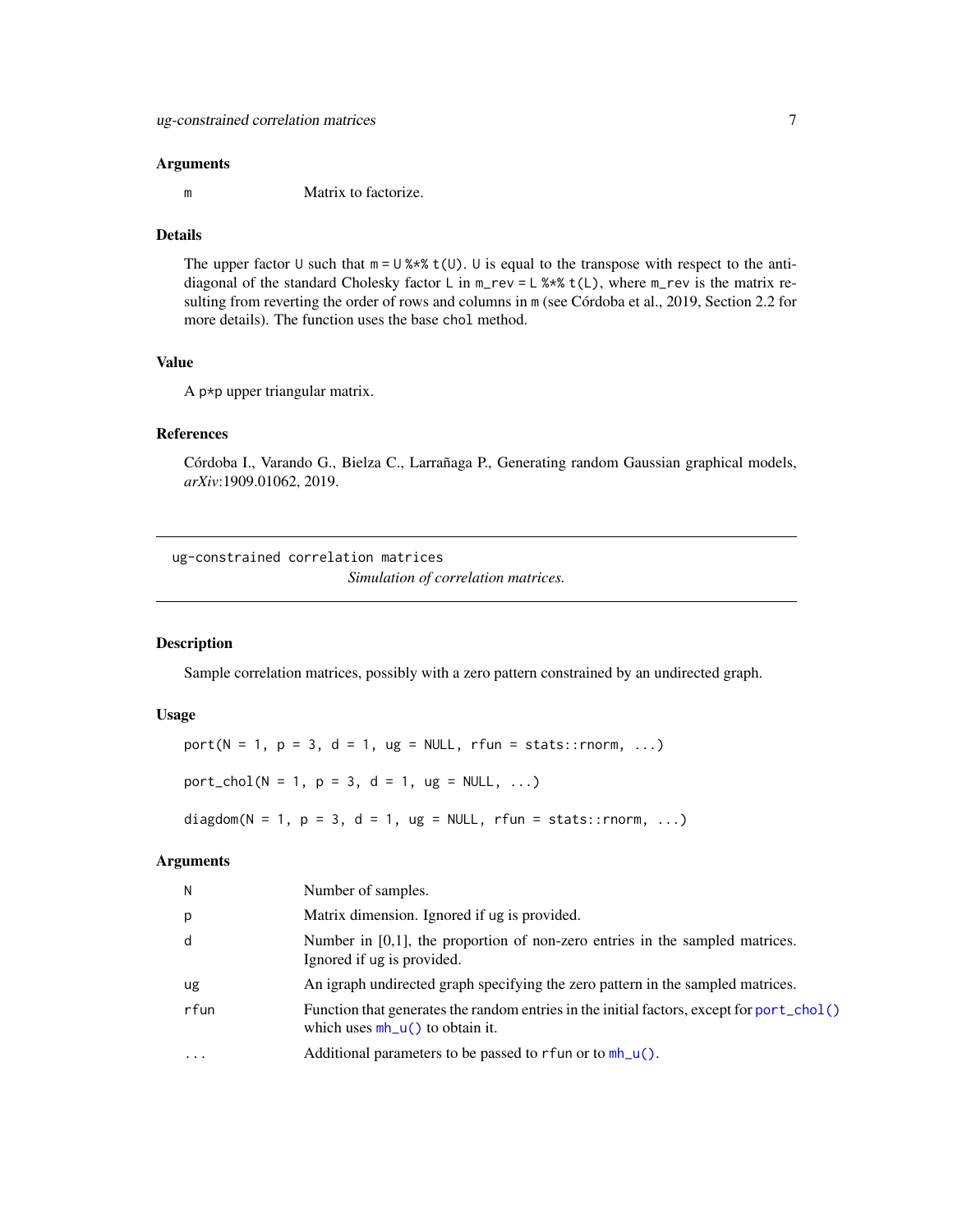#### <span id="page-7-0"></span>Details

Function [port\(\)](#page-6-1) uses the method described in Córdoba et al. (2018). In summary, it consists on generating a random matrix Q and performing row-wise orthogonalization such that if i and j are not adjacent in ug, then the rows corresponding to such indices are orthogonalized, without violating previous orthogonalizations and without introducing unwanted independences. The resulting matrix after the process has finished is the cross product of Q.

Function [port\\_chol\(\)](#page-6-1) uses the method described in Córdoba et al. (2019), combining uniform sampling with partial orthogonalization as follows. If the graph provided is not chordal, then a chordal cover is found using [gRbase::triangulate\(\)](#page-0-0). Then uniform sampling for the upper Choleksy factor corresponding to such chordal cover is performed with  $mh_u()$ . Finally, it uses partial orthogonalization as [port\(\)](#page-6-1) to add the missing zeros (corresponding to fill-in edges in the chordal cover). The behaviour of this function is the same as [port\(\)](#page-6-1).

We also provide an implementation of the most commonly used in the literature [diagdom\(\)](#page-6-1). By contrast, this method produces a random matrix M with zeros corresponding to missing edges in ug, and then enforces a dominant diagonal to ensure positive definiteness. Matrices produced by diagdom usually are better conditioned than those by port; however, they typically suffer from small off-diagonal entries, which can compromise model validation in Gaussian graphical models. This is avoided by port.

#### Value

A three-dimensional array of length p x p x N.

#### References

Córdoba, I., Varando, G., Bielza, C. and Larrañaga, P. A partial orthogonalization method for simulation covariance and concentration graph matrices. *Proceedings of Machine Learning Research* (PGM 2018), vol. 72, pp. 61 - 72, 2018.

Córdoba, I., Varando, G., Bielza, C. and Larrañaga, P. On generating random Gaussian graphical models. *International Journal of Approximate Reasoning* , vol. 125, pp.240 - 250, 2020.

#### Examples

```
## Partial orthogonalization
# Generate a full matrix (default behaviour)
port()
# Generate a matrix with a percentage of zeros
port(d = 0.5)
# Generate a random undirected graph structure
ug < - rgraph(p = 3, d = 0.5)
igraph::print.igraph(ug)
# Generate a matrix complying with the predefined zero pattern
port(ug = ug)## Diagonal dominance
# Generate a full matrix (default behaviour)
diagdom()
```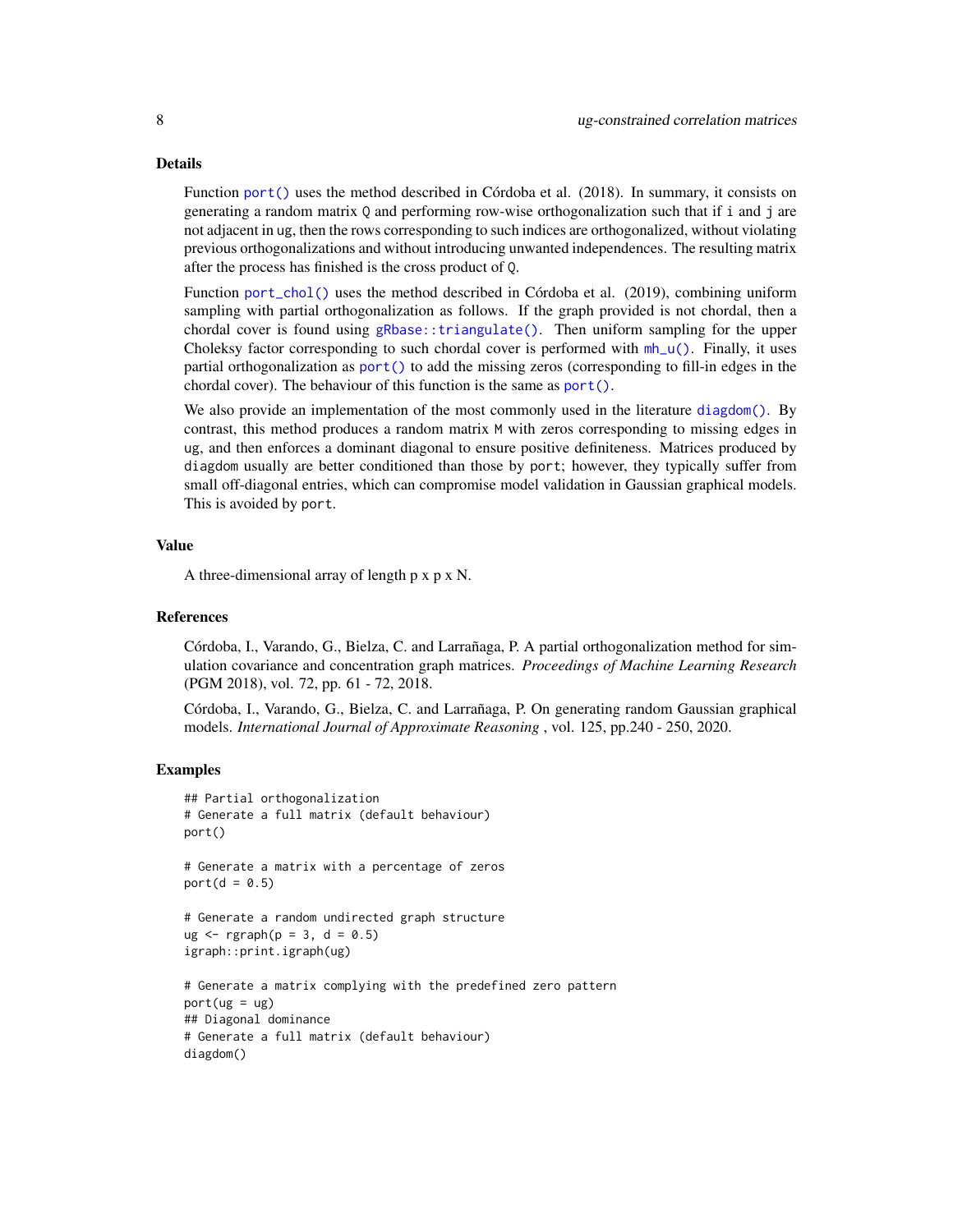```
# Generate a matrix with a percentage of zeros
diagdom(d = 0.5)# Generate a matrix complying with the predefined zero pattern
igraph::print.igraph(ug)
diagdom(ug = ug)
```
ug\_to\_dag *Moral DAG from non chordal UG*

#### Description

Find the DAG with no v-structures whose skeleton is a triangulation of a given undirected graph.

#### Usage

ug\_to\_dag(ug)

#### Arguments

ug An igraph undirected graph.

#### Value

An igraph acyclic directed graph orientation.

vectorize *Vectorize a sample of covariance/correlation matrices*

#### Description

Vectorize a sample of covariance/correlation matrices

#### Usage

```
vectorize(sample)
```
#### Arguments

sample Array, the p x p x N sample to vectorize.

#### Details

Note that if the sample is of covariance matrices, as returned by [port\(\)](#page-6-1) and [diagdom\(\)](#page-6-1), the diagonal is omitted from the vectorization process.

#### Value

A  $p*(p-1)/2$  x N matrix containing the vectorized sample.